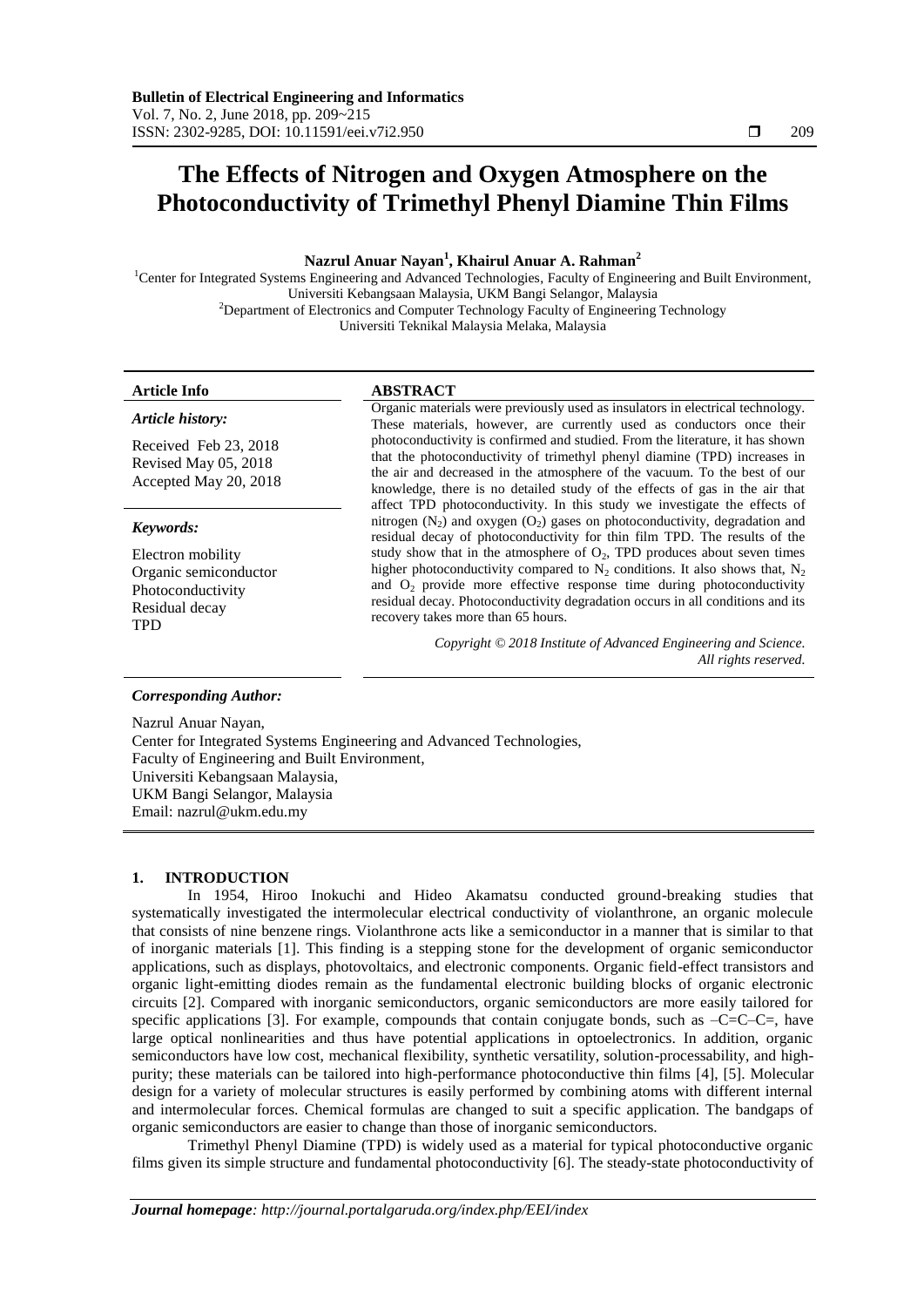other organic semiconductors has also been investigated [7]. TPD, as shown in Figure 1, has two sets of triphenyl amine with an ionization potential of approximately 5.4 eV. TPD also possesses an aromatic amine compound with  $\sim 10^{-3}$  cm<sup>2</sup>/Vs positive hole mobility. Holes are the dominant carrier in TPD films. TPD is a representative charge transport material given its relatively high mobility, which can be increased by one digit via doping. The use of TPD as a hole transport layer in organic electroluminescence has been recently studied [8]. Furthermore, the hopping photoconductivity and reasonable physical parameters of TPD have been found to consist of hopping relaxation time, recombination time, and diffusion coefficient of charge carriers [9]. These characteristics contribute to the photoconductivity of TPD.



Figure 1. Chemical structure of TPD

Similar to a general semiconductor, the band theory can be applied when an electron or a positive hole becomes the carrier in an organic polymeric semiconductor. However, unlike in crystalline semiconductors, various localized levels can form in organic polymeric conductors because of its irregular structure. Therefore, organic conductors resemble an amorphous semiconductor with an extremely rugged conduction and valence band, as well as a band gap value that remains constant. From the previous study, it showed that the photoconductivity of organic semiconductor films tends to increase in air and decrease in a vacuum condition [9]. To clarify what are the gases involved, in this study, the effects of air, oxygen, and nitrogen on the photoconductivity of TPD film were investigated. Then the photoconductivity degradation which occurs during irradiation has also been examined. Finally, and residual decay after the interception has also been studied. Residual decay is the remaining photocurrent after the light is intercepted. By understanding the effect of  $O_2$ , we have understood that the photoconductivity is TPD increases in the air atmosphere is due to the content of  $O_2$  in it. The results could be used for post-power shortage situation where immediate emergency light is needed and should be extra long-lasting.

### **2. METHOD**

Prior to TPD film preparation, the glass substrate (Corning 7059) is cleaned using ultrasonic cleaning at 10, 50, and 100 kHz in both acetone and ethanol at 20 cycles per solvent. Then, a vacuum evaporation system (Ulvac Corp. K.K EBH-6 type) as shown in Figure 2 is used to deposit a 0.5 µm thick TPD thin film onto the glass substrates via the thermal evaporation technique.

Deposition is conducted in a vacuum condition of approximately  $2\times10^{-6}$  Torr at room temperature. The Au electrode is deposited in a vacuum deposition (resistive heating) with a mask, and the result of the final deposition of sample and Au electrodes, which is a gap cell type is shown in Figure 3. Optical transmittance is measured by spectrophotometer (Shimadzu Corporation UV-3200S). The film thickness can be estimated from the refractive index of each minimum, maximum value of the sample.



Figure 2. Vacuum evaporation diagram Figure 3. TPD thin film gap cell type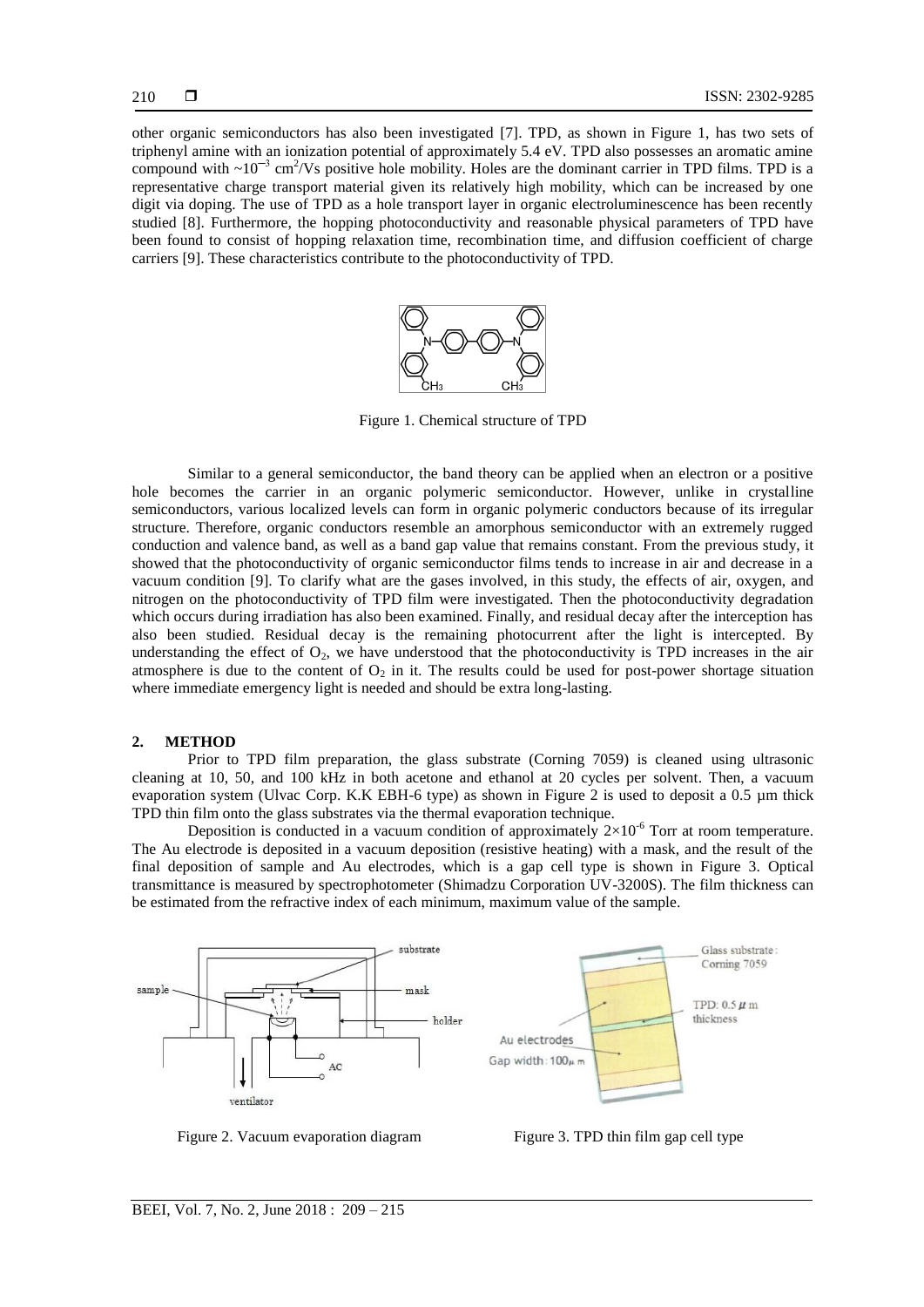Figure 4 shows the main equipment used in this study. The apparatus consists of a cryostat, He–Cd laser, measurement display, and plotting software. The cryostat is an air-tight enclosure in which the samples are placed during measurement. First, Ag powder paste is used to mount the gold wire on the electrodes of the sample. The sample is then pasted on the wall of the cryostat. Next, the gold wire is connected with an external measuring terminal and wiring for the DC power source. After the sample is installed, the cryostat is vacuumed with the rotary pump. Neutral density filter sets are used to obtain the desired density. The laser enters through a point in the glass windows. A three-way valve is connected to the cryostat to switch between the rotary pump-cryostat and the gas canister-cryostat.  $O_2$  and  $N_2$  gases are then injected.



Figure 4. Diagram of measurement method

A temperature controller and frozen compressor are not used because the experiments were conducted at room temperature, 300 K. The internal temperature of the cryostat is measured using a thermocouple. Labview is used for accurate and long-time data plotting. In this study, the majority of the data are obtained after 96 h. The changes in the photocurrent are easier to observe when the laser is alternately turned off or on. The shortest measurement speed is set to 0.5 s.

An electric field of  $10^5$  V/cm is applied to the electrodes of the sample. Photocarriers are induced by irradiation; with a single power of 72 mW/cm<sup>2</sup> He–Cd laser at 3.82 eV ( $\lambda$ =325 nm). The estimated charge carrier generation rate is  $7.2 \times 10^{21}$ cm<sup>-3</sup>s<sup>-1</sup>. The photocurrent in TPD, which is set in the cryostat, is measured in vacuum, air,  $O_2$ , and  $N_2$  conditions. Experimental data are fitted to stretch exponential functions.

For the photon frequency, *v* is calculated as  $9.23 \times 10^{14}$  s<sup>-1</sup> (*hv*=3.82eV) at 1 mW/cm<sup>2</sup>. The number of photons deduces from the laser power is divided by *hv* and is

$$
N_0 = 0.001[W \, cm^{-2}] / (9.23 \times 10^{14} [s^{-1}] \cdot 6.63 \times 10^{-34} [Js]) = 1.63 \times 10^{15} [cm^{-2} s^{-1}]. \tag{1}
$$

Given that the reflection R is 30%, the thickness of sample is 0.5  $\mu$ m and the absorption coefficient  $\alpha = 10^5$  $cm^{-1}$ , the photogeneration rate is calculated as follows:

$$
G = N_0 (1 - R) \cdot \alpha = 1.63 \times 10^{18} \cdot 0.7 \cdot 10^5 = 1.14 \times 10^{20} [\text{cm}^{-3} \text{s}^{-1}]. \tag{2}
$$

The increase in the current after the laser irradiation  $(f_1(t))$  and the attenuation of the current after the laser is intercepted  $(f_2(t))$  and studied by fitting the graph with the stretch exponential functions, respectively.

$$
f_l(t)=A\left(1-\exp\left[-\left(t\prime\right)\right]^{\beta}\right]
$$
\n
$$
\tag{3}
$$

and

$$
f_2(t)=A \exp\left[-\left(t/\tau\right)^{\beta}\right] \tag{4}
$$

Here,  $\tau$  [sec] is the effective response time to show the response speed and  $\beta$  is the dispersion parameter. For example, in  $f_1(t)$ ,  $T=100$  s and  $\beta=0.26$ , whereas in  $f_2(t)$ ,  $T=1.24$  s and  $\beta=0.47$ . In  $f_1(t)$ , the value of  $_T$  is the time until saturation. This value depends on the laser power. A higher power indicates a smaller  $_T$ value. The stretched exponential function is a common model for describing relaxation data. This model has been used extensively to represent the stress-relaxation of biological tissues and other systems [10].

*The Effects of Nitrogen and Oxygen Atmosphere on the Photoconductivity of... (Nazrul Anuar Nayan)*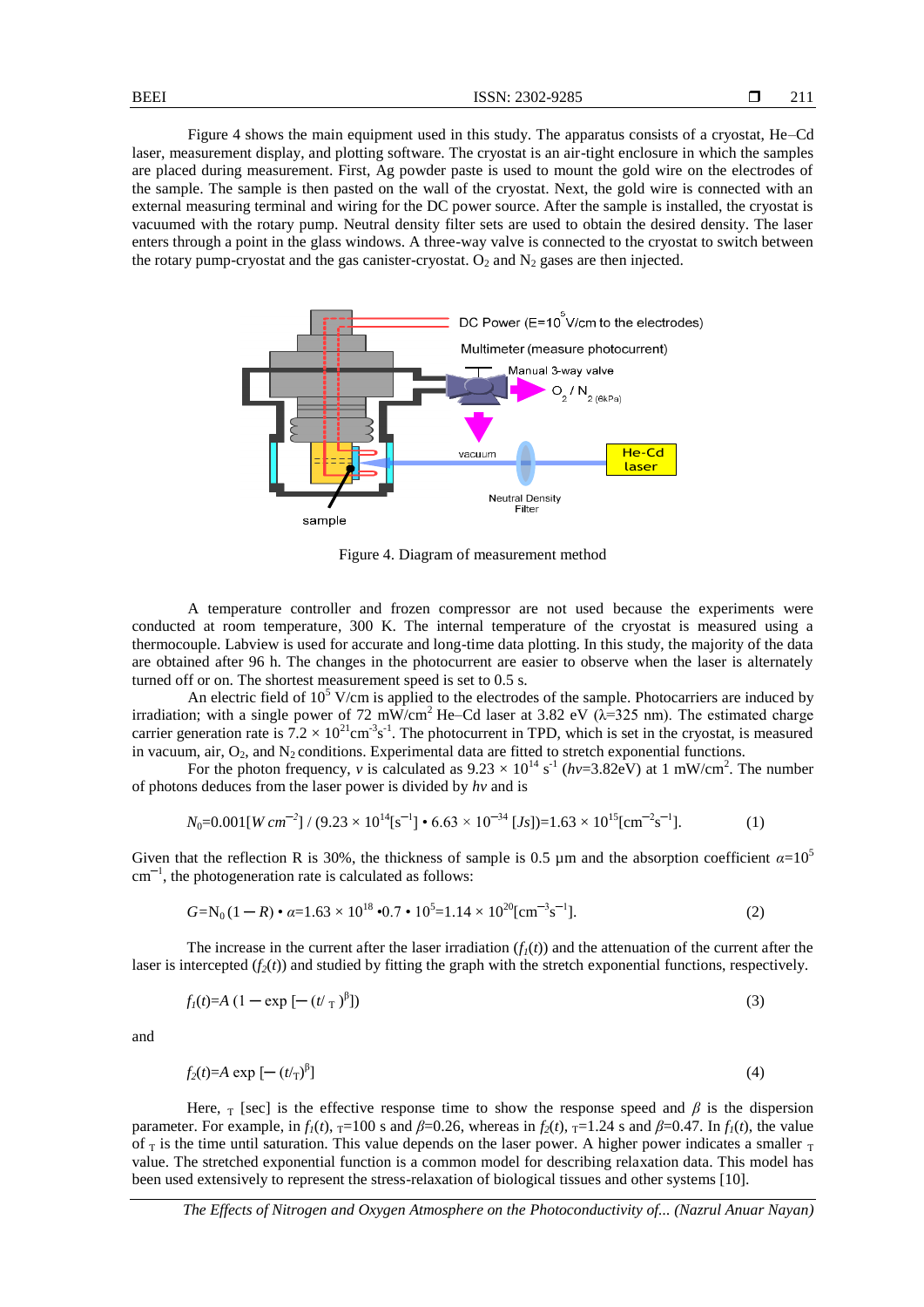### **3. RESULTS AND ANALYSIS**

As shown in Figure 5, the photocurrent increases when air is injected into the cryostat in vacuum condition at t=30 min. In air, the photocurrent in TPD is 5 nA to 8 nA compared with that in vacuum, which is approximately 2.5 nA. The photocurrent returns to its original value when the TPD is returned to the vacuum condition. The photocurrent increases again after the air is replaced by vacuum in the next cycle at t=300 min. Given that this behavior is reversible, it is a physical rather than a chemical reaction.



Figure 5. Photoconductivity in vacuum and air conditions during light irradiation

Air is composed of 78% molecular  $N_2$ , 20%  $O_2$ , 1.9% Ar, and small amounts of Ne, He, CH<sub>4</sub>, Kr, H, N<sub>2</sub>O, and Xe. Air contains variable concentrations of water vapor (H2O), ozone  $(O_3)$ ,  $CO_2$ , and SO<sub>2</sub>. O<sub>2</sub> is the most active gas for chemical or physical reactions.

The photoconductivity of TPD in vacuum is measured before introducing air and gas. For this experiment, the photocurrent measurements are performed when the laser is turned on and off. The changes in the photocurrent of the samples are observed in the dark, after irradiation, and after laser interception. Table 1 shows the processing times when the laser is on and off. The first light is on after 5 min, and the final interception or light off is after 97 h.

Figure 6 shows the photocurrent of TPD films in vacuum conditions. The dark current is approximately 25 pA. Irradiation begins at 300 s. The photocurrent increases to a peak of 1.5 nA. Photoconductivity degradation occurs after the photocurrent reaches the maximum value. Residual decay is observed after the light is turned off. As a reference, the photocurrent in a vacuum as shown in Figure 6 is measured with the light on/off as mentioned in Table 1. The values are shown as irradiation (laser on) and interception (laser off). Since the amount of data is huge, it seems like the photocurrent has two data at the same time (t). Figure 6 is to demonstrate the overview pattern for photocurrent during irradiation, degradation, interception and residual decay in vacuum atmosphere.



Figure 6. Photocurrent in vacuum conditions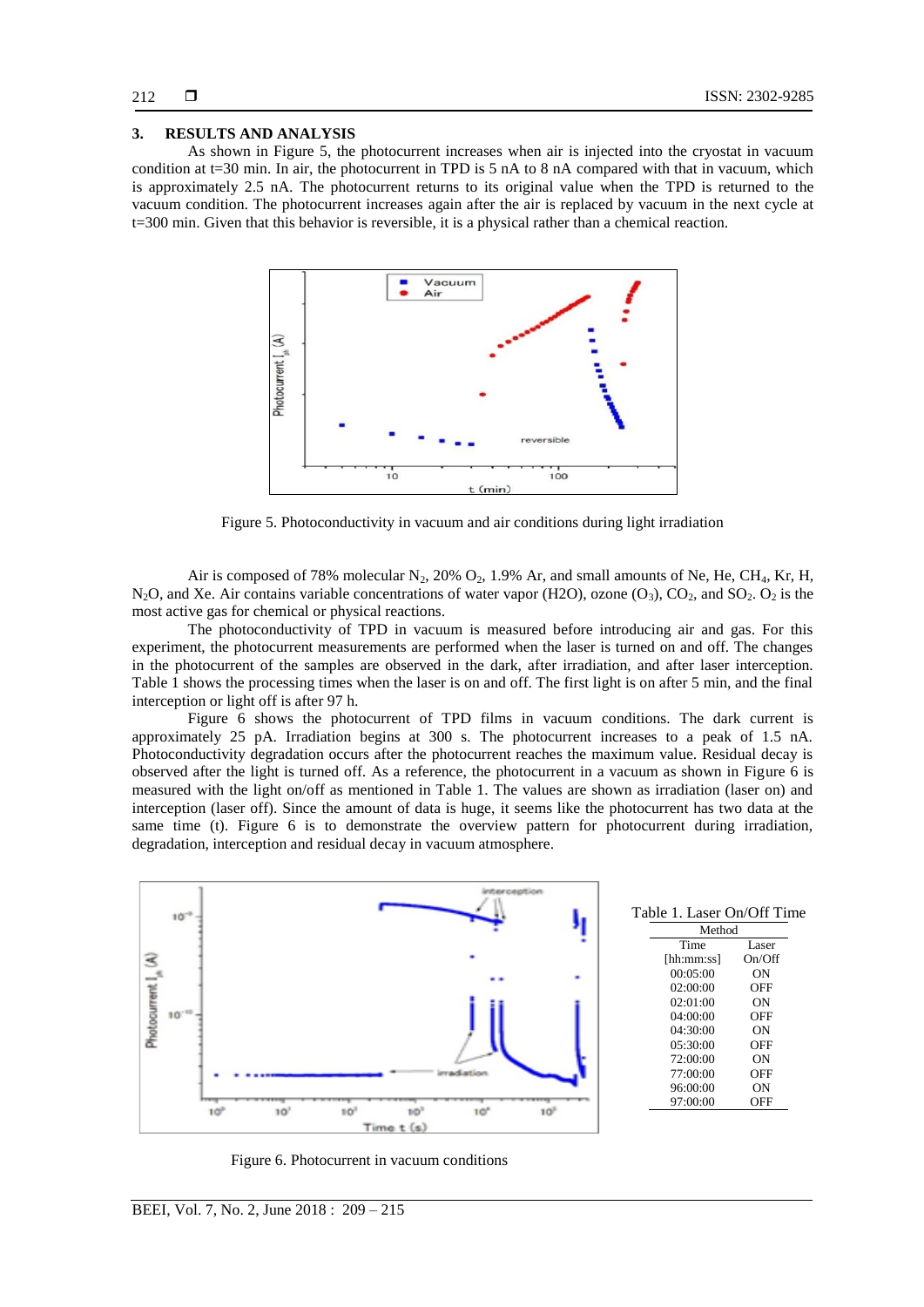A separate experiment is conducted in air atmospheric condition. Then, the results for air and vacuum conditions are compared. Figure 7 shows the photocurrents under the air and vacuum conditions. No significant difference is observed before irradiation (dark). The maximum value of photocurrent in air is 1.5 times more than that in vacuum. After the first interception  $(t=2 h)$ , the photocurrent increases in the air condition, which is different from that in the vacuum.



Figure 7. Photoconductivity in vacuum and air conditions

To further study the effect of air on the photoconductivity of TPD,  $O_2$  gas and  $N_2$  gas were added at 6 kPa. First, the cryostat was vacuumed. Then using the manual-3-way valve, the direction was changed from the vacuum compressor to the gas canister. A fresh sample of TPD was used per experiment under the vacuum, air,  $O_2$ , and  $N_2$  conditions to clearly differentiate the effect of each condition on the sample.

Figure 8 shows that a dark current of 20 pA to 30 pA, the photocurrent is not significantly different for all four conditions. After irradiation, the photoconductivity is higher in  $O<sub>2</sub>$  condition, followed by that in air, in vacuum, and lastly in  $N_2$ . In  $O_2$ , the maximum photocurrent is 10.5 nA, whereas the maximum value in  $N_2$  is only 1.5 nA. Photoconductivity degradation occurs in all conditions; however, the highest speed to degradation is observed in  $N_2$ , followed by air and  $O_2$ . An upward trend of photocurrent is observed in air condition after the 1<sup>st</sup> laser interception (t=2 h). Degradation trends continue in  $O_2$  and  $N_2$ . When irradiation starts after 66 h, an upward trend in photoconductivity is observed in  $N_2$  and air. The physical phenomenon for this finding is still unknown. Light-induced photoconductivity degradation occurs in all conditions.



Figure 8. Photoconductivity in air,  $O_2$  and  $N_2$  conditions

 $N_2$  gas is an inactive gas that is widely used in the semiconductor industry. The amount of water vapor in N<sub>2</sub> used in this study is 10 parts per million (ppm). The N<sub>2</sub> gas used in this study contained only  $\sim$  1  $\times$  10<sup>13</sup> water vapor molecules. In this study, 6 kPa N<sub>2</sub> is used. Hence, the effect is actually smaller. The number of carriers is  $10^{16}$ . This value is still high compared with  $10^{13}$ , which is the same as the number of the water vapor molecules. Therefore, the effect of water vapor is insignificant in this study.

*The Effects of Nitrogen and Oxygen Atmosphere on the Photoconductivity of... (Nazrul Anuar Nayan)*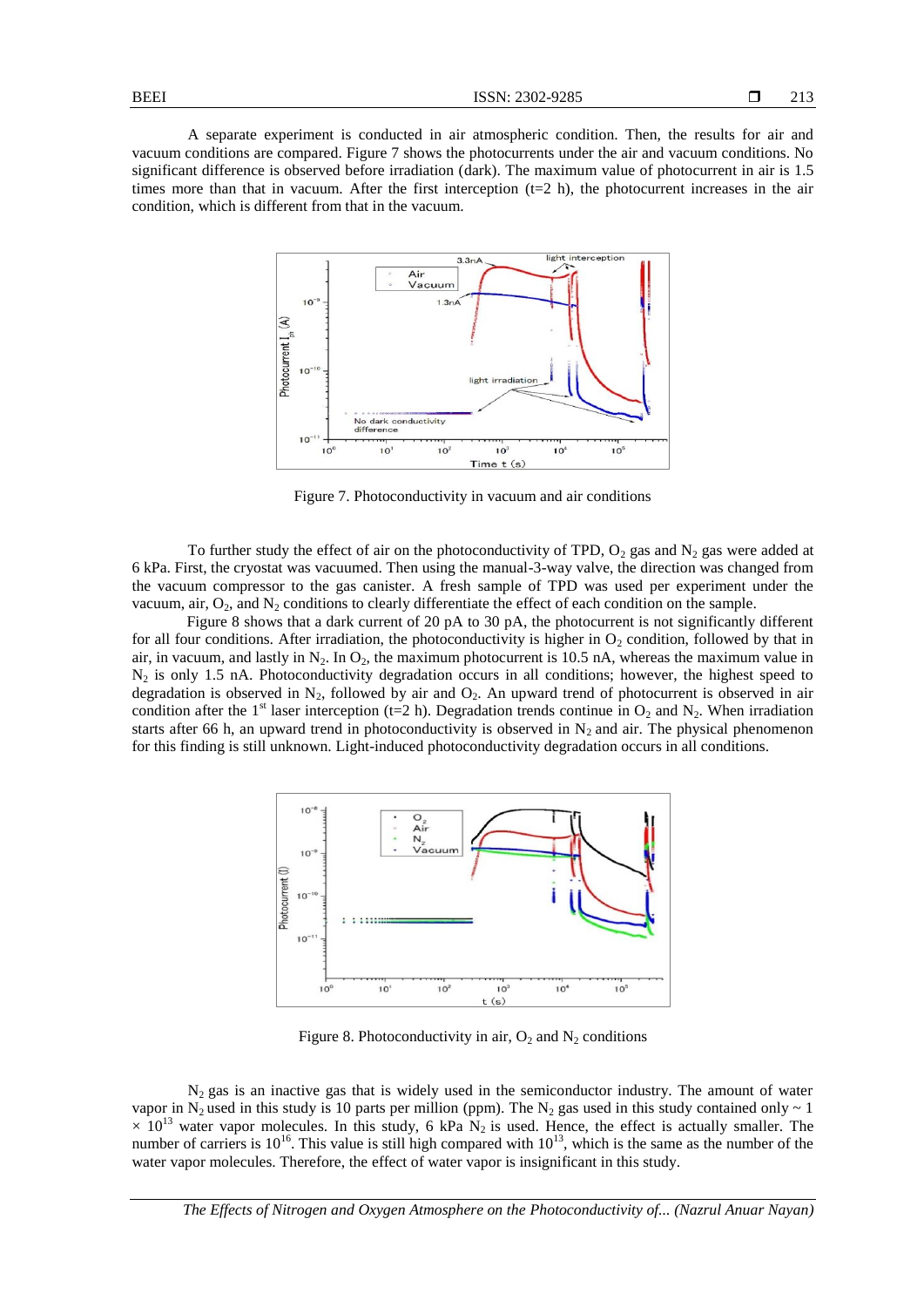Photoconductivity degradation is further studied because light-induced photoconductivity is a crucial characteristic of semiconductor materials. In the enlarged view of Figure 9, it shows that in almost all conditions, degradation does not recover when the laser is cut for 60 s after irradiation for 1 h and 55 min. Thus, photoconductivity decreases when light is continuously irradiated to the semiconducting photoconductive materials. In the semiconductor industry, materials are only used after degradation is completed. However, the steady-state degradation of photoconductivity is poorly understood. Therefore, the time required for the material to recover to its original initial value after the light is cut off should be determined.

In the enlarged view of Figure 10, it is clearly seen that the light is cut off for 30 min after 3 h and 54 min of irradiation. Photoconductivity continues to exhibit a similar degradation pattern. Therefore, the recovery of photoconductivity to its original value in TPD requires longer than 30 min. To further investigate the permanence of photoconductivity degradation, the light is again cut off for 66 h after 4 hr and 54 min of irradiation. Figure 11 shows that most of the conditions recover when the photocurrent is higher compared with that exactly before the cut-off. The photocurrent shows an upward trend in  $N_2$ . Another degradation trend is observed in  $O<sub>2</sub>$  and vacuum conditions. The upward trend of the photocurrent is also observed in air because 78% of the air is N<sub>2</sub>. The reason for this upward trend in N<sub>2</sub> is unknown. A graph is plotted to show the degradation phenomenon in all conditions. The data from the maximum photocurrent point until the cut off are fitted to a stretch function. Only the attenuation effective response time  $T$  and the dispersion parameter β are measured in this experiment. The T and beta for both photoconductivity degradation (Table 2) and residual decay (Table 3) are obtained by fitting the graph with the stretched exponential function as shown in Figure 12 to measure attenuation response time and dispersion time. The results from the fitting are shown in Table 3.



Figure 9. Photoconductivity degradation after 60 s light interception



Figure 10. Photoconductivity degradation after 30 mins light interception



Figure 11. Photoconductivity degradation after 66 hours light interception

Table 2.  $<sub>T</sub>$  and  $\beta$  Value for</sub> Photoconductivity Degradation

| $f_2(t)=A \exp \left[-(t/T)^{\beta}\right]$ |       |      |
|---------------------------------------------|-------|------|
| Condition                                   | T [s] |      |
| Vacuum                                      | 8138  | 0.80 |
| Air                                         | 2039  | 1.28 |
| O,                                          | 12476 | 1.49 |
| N.                                          | 724   | 0.47 |